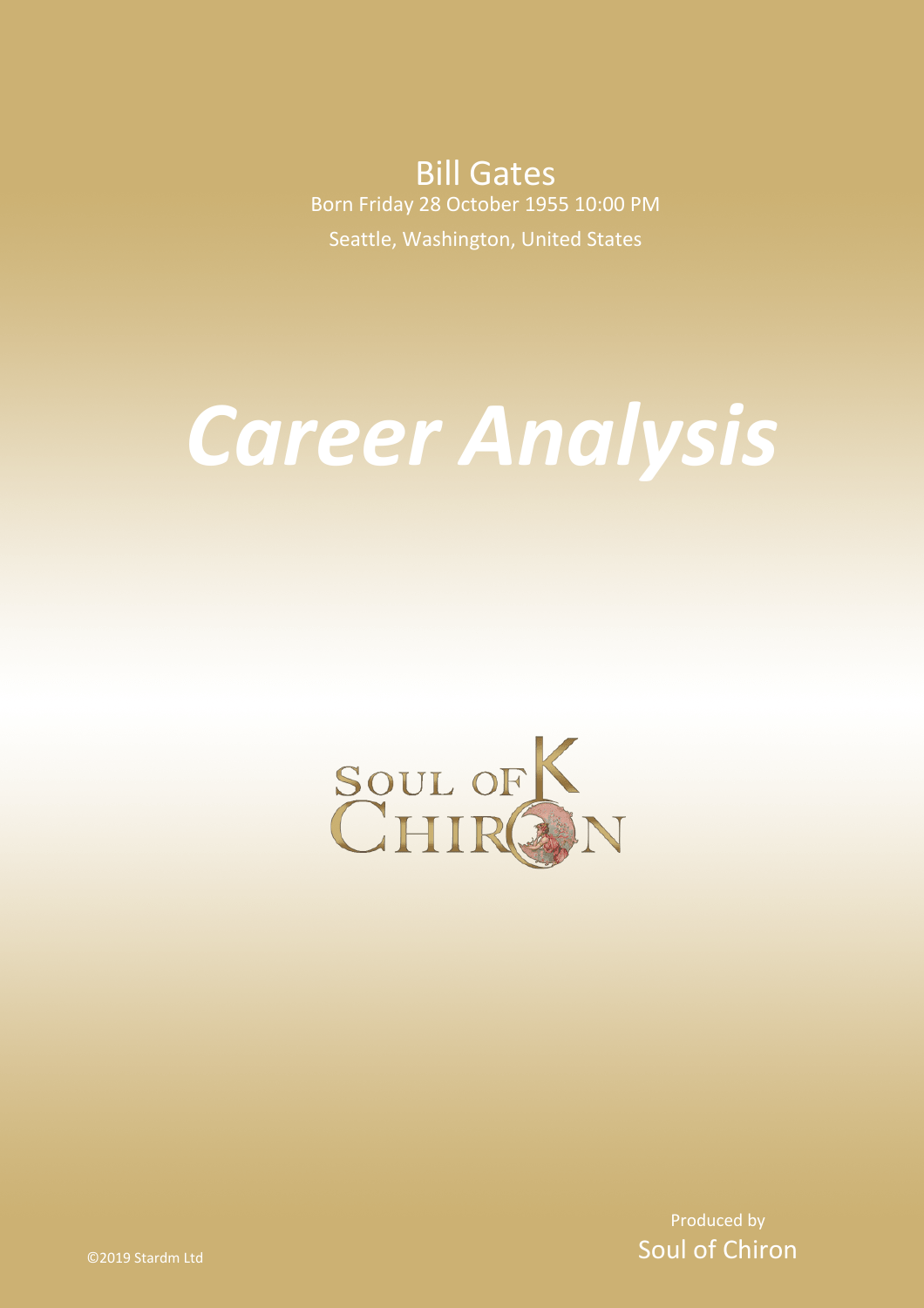

# Bill Gates

Born Friday 28 October 1955 Local Time 10:00 PM Universal Time +8:00 Seattle, Washington, United States Long:122°19'W Lat:47°36'N

Geocentric Tropical Placidus True Node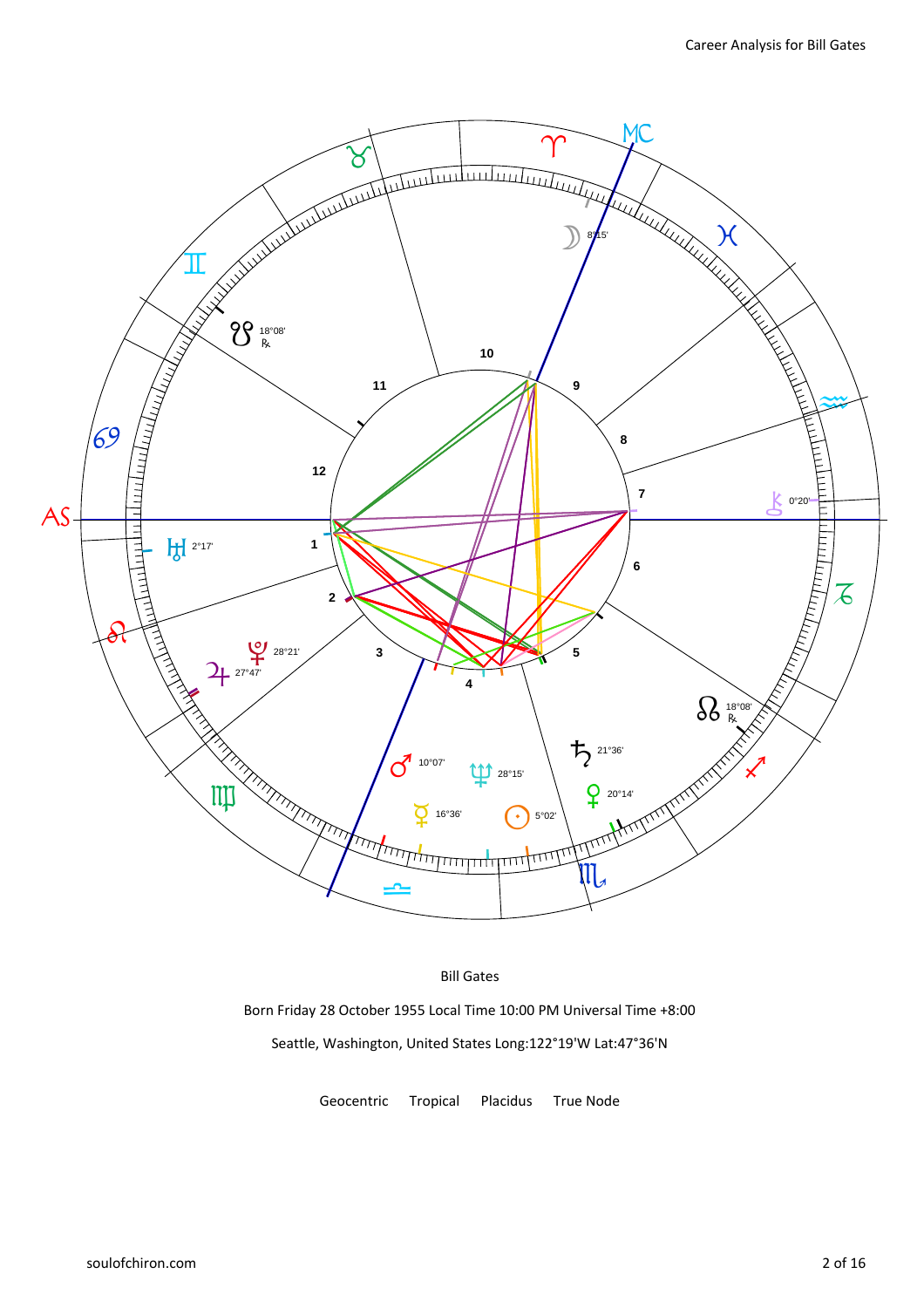|                        | Planet/Point |                       | Sign        | Element     | Modality | Position | House           |
|------------------------|--------------|-----------------------|-------------|-------------|----------|----------|-----------------|
| $\left( \cdot \right)$ | Sun          | $\prod_{\mathcal{A}}$ | Scorpio     | Water       | Fixed    | 5°02'    | 4th             |
|                        | Moon         |                       | Aries       | Fire        | Cardinal | 8°15'    | 10th            |
| ቖ្                     | Mercury      | بنائب                 | Libra       | Air         | Cardinal | 16°36'   | 4th             |
| ¥                      | Venus        | $\mathfrak{m}$        | Scorpio     | Water       | Fixed    | 20°14'   | 5th             |
| ්                      | Mars         | یمی                   | Libra       | Air         | Cardinal | 10°07'   | 4th             |
| 4                      | Jupiter      | $\delta\wr$           | Leo         | <b>Fire</b> | Fixed    | 27°47'   | 2 <sub>nd</sub> |
| ち                      | Saturn       | $\mathfrak{m}$        | Scorpio     | Water       | Fixed    | 21°36'   | 5th             |
| ਮ੍ਹਿ                   | Uranus       | $\delta\wr$           | Leo         | Fire        | Fixed    | 2°17'    | 1st             |
| Ψ                      | Neptune      | بلمب                  | Libra       | Air         | Cardinal | 28°15'   | 4th             |
| ೪                      | Pluto        | $\delta$              | Leo         | Fire        | Fixed    | 28°21'   | 2 <sub>nd</sub> |
| AS                     | Ascendant    | 69                    | Cancer      | Water       | Cardinal | 26°58'   | $\sim$          |
| MC                     | MidHeaven    |                       | Aries       | Fire        | Cardinal | 4°52'    | $\sim$          |
| $\Omega$               | North Node   | $\measuredangle$      | Sagittarius | <b>Fire</b> | Mutable  | 18°08' R | 5th             |
| 飞                      | Chiron       | $\widetilde{\sim}$    | Aquarius    | Air         | Fixed    | 0°20'    | 7th             |

# **Planetary Positions**

# **House Cusp Positions**

| <b>House</b>    | Sign          | Position | House | Sign                  | <b>Position</b> |
|-----------------|---------------|----------|-------|-----------------------|-----------------|
| 1st             | 69            | 26°58'   | 7th   | 石                     | 26°58'          |
| 2 <sub>nd</sub> | 81            | 14°35'   | 8th   | $\widetilde{\sim}$    | 14°35'          |
| 3rd             | Щ             | 6°07'    | 9th   | Х                     | 6°07'           |
| 4th             | ک             | 4°52'    | 10th  | $\infty$              | 4°52'           |
| 5th             | ${\rm III}_4$ | 12°54'   | 11th  | $\boldsymbol{\times}$ | 12°54'          |
| 6th             |               | 23°47'   | 12th  | π                     | 23°47'          |

|     |             | <b>Element Emphasis - Total Points</b> |       | <b>Modality Emphasis - Total Points</b> |       |         |  |  |  |
|-----|-------------|----------------------------------------|-------|-----------------------------------------|-------|---------|--|--|--|
| Air | <b>Fire</b> | Earth                                  | Water | Cardinal                                | Fixed | Mutable |  |  |  |
|     | 10          |                                        | 13    |                                         | 13    |         |  |  |  |

# **Planetary Weight Point System**

| Sun & Moon            | 4 points each | Uranus, Neptune & Pluto        | 1 point each |
|-----------------------|---------------|--------------------------------|--------------|
| Mercury, Venus & Mars | 3 points each | <b>Ascendant (Rising Sign)</b> | 4 points     |
| Jupiter & Saturn      | 2 points each | Midheaven                      | 2 points     |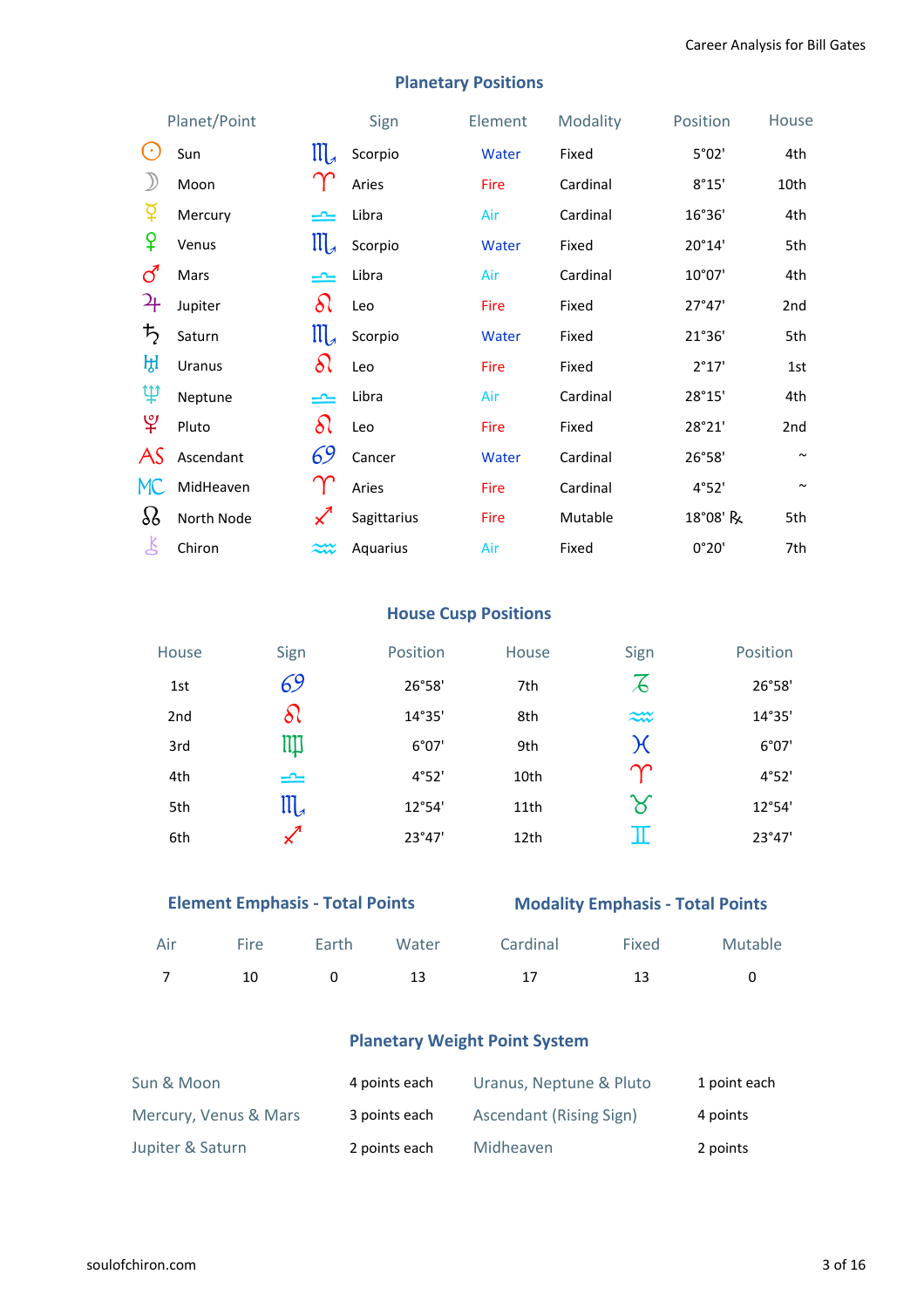

| э             | ਸ਼੍ਰਿ<br>П            | <b>Sun Squares Uranus</b>         | ち                       | 匝         |                | MC Saturn Sesquiquadrate MidHeaven |
|---------------|-----------------------|-----------------------------------|-------------------------|-----------|----------------|------------------------------------|
| 9             | Ψ<br>đ                | Sun Conjuncts Neptune             | ਸ਼੍ਰਮ                   | п         | Ψ              | <b>Uranus Squares Neptune</b>      |
| 0             | <b>MC</b>             | Sun Quincunx MidHeaven            | ŀţІ                     | đ         | AS             | Uranus Conjuncts Ascendant         |
| $(\cdot)$     | ₩                     | Sun Semisquare North Node         | Щ                       | Λ         | МC             | <b>Uranus Trines MidHeaven</b>     |
| $(\cdot)$     | 飞<br>п                | Sun Squares Chiron                | Щ                       | 量         | ℬ              | Uranus Sesquiquadrate North Node   |
|               | ර<br>$\theta$         | Moon Opposes Mars                 | ਸ਼੍ਰਮ                   | ൙         | Ľ              | <b>Uranus Opposes Chiron</b>       |
| )             | ち<br>曱                | Moon Sesquiquadrate Saturn        | Ψ                       | $\star$   | ¥              | <b>Neptune Sextiles Pluto</b>      |
| 》             | ਸ਼੍ਰਮ<br>Λ            | <b>Moon Trines Uranus</b>         | Ψ                       | п         | -AS            | Neptune Squares Ascendant          |
| $\mathcal{D}$ | MC.<br>đ              | Moon Conjuncts MidHeaven          | Ψ                       | п         | Š              | Neptune Squares Chiron             |
| ₽             | ර<br>đ                | <b>Mercury Conjuncts Mars</b>     | ¥                       |           | $\vee$ AS      | Pluto Semisextile Ascendant        |
| ₽             | δś<br>$\ast$          | Mercury Sextiles North Node       | ¥                       | ᄌ         | Ľ              | Pluto Quincunx Chiron              |
| ¥             | 4<br>п                | Venus Squares Jupiter             |                         | AS $\vee$ | $\mathfrak{p}$ | Ascendant Semisextile Jupiter      |
| ¥             | 丂<br>đ                | Venus Conjuncts Saturn            | AS $\land$              |           | 丂              | <b>Ascendant Trines Saturn</b>     |
| ¥             | AS                    | Venus Trines Ascendant            | AS d                    |           | ŀţІ            | <b>Ascendant Conjuncts Uranus</b>  |
| ¥             | 圓                     | MC Venus Sesquiquadrate MidHeaven | AS                      | $\Box$    | Ψ              | <b>Ascendant Squares Neptune</b>   |
| ර             | $\sigma^{\!\!\!\rho}$ | MC Mars Opposes MidHeaven         |                         | AS $\vee$ | ¥              | Ascendant Semisextile Pluto        |
| 4             | ђ                     | Jupiter Squares Saturn            | م AS                    |           | Š              | Ascendant Opposes Chiron           |
| 4             | Ψ<br>$\ast$           | Jupiter Sextiles Neptune          | MC $\pi$                |           | $(\cdot)$      | MidHeaven Quincunx Sun             |
| 24            | ¥<br>đ                | Jupiter Conjuncts Pluto           | MC .                    | đ         | )              | MidHeaven Conjuncts Moon           |
| 4             | $\times$ AS           | Jupiter Semisextile Ascendant     | MC.                     | 曱         | ¥              | MidHeaven Sesquiquadrate Venus     |
| 巧             | ¥                     | Saturn Squares Pluto              | $MC$ $\partial^{\circ}$ |           | ර              | MidHeaven Opposes Mars             |
| 芍             | AS<br>Λ               | Saturn Trines Ascendant           | MС                      | 匝         | 芍              | MidHeaven Sesquiquadrate Saturn    |

# **Planet Aspect List**

|             | $\bm{\tau}_{2}$ | 圓             |        | MC Saturn Sesquiquadrate MidHeaven MC $\triangle$ $\frac{11}{21}$ MidHeaven Trines Uranus |  |  |
|-------------|-----------------|---------------|--------|-------------------------------------------------------------------------------------------|--|--|
|             | Щ               | п.            | Ψ.     | <b>Uranus Squares Neptune</b>                                                             |  |  |
| en          | ŀţІ             |               |        | $\beta$ AS Uranus Conjuncts Ascendant                                                     |  |  |
| <b>Node</b> | ŀţІ             |               |        | ∧ MC Uranus Trines MidHeaven                                                              |  |  |
|             | Щ               | 圓             |        | § Uranus Sesquiquadrate North Node                                                        |  |  |
|             | Щ.              | $\mathcal{S}$ |        | Uranus Opposes Chiron                                                                     |  |  |
| iaturn      |                 |               |        | $\Psi \times \Psi$ Neptune Sextiles Pluto                                                 |  |  |
|             | Ψ               |               |        | $\Box$ AS Neptune Squares Ascendant                                                       |  |  |
| aven        | Ψ               | п             | Ľ      | <b>Neptune Squares Chiron</b>                                                             |  |  |
| Ś.          |                 |               |        | $\frac{10}{2}$ $\times$ AS Pluto Semisextile Ascendant                                    |  |  |
| Node        |                 |               |        | $\frac{9}{5}$ $\pi$ $\frac{8}{5}$ Pluto Quincunx Chiron                                   |  |  |
|             |                 |               |        | $AS \times 4$ Ascendant Semisextile Jupiter                                               |  |  |
|             |                 |               |        | AS $\triangle$ $\overline{5}$ Ascendant Trines Saturn                                     |  |  |
|             | AS d            |               |        | <b>H<sub>U</sub></b> Ascendant Conjuncts Uranus                                           |  |  |
| MidHeaven   |                 |               |        | $\overline{AS}$ $\Box$ $\overline{\Psi}$ Ascendant Squares Neptune                        |  |  |
| en/         |                 |               |        | $AS \vee \varphi$ Ascendant Semisextile Pluto                                             |  |  |
|             | AS P            |               |        | Ascendant Opposes Chiron                                                                  |  |  |
| 5           |                 |               |        | $MC \nabla \nabla$ MidHeaven Quincunx Sun                                                 |  |  |
|             | MC Q            |               |        | <b>I</b> MidHeaven Conjuncts Moon                                                         |  |  |
| ndant       | MC 中            |               |        | 4 MidHeaven Sesquiquadrate Venus                                                          |  |  |
|             |                 |               | MC P S | MidHeaven Opposes Mars                                                                    |  |  |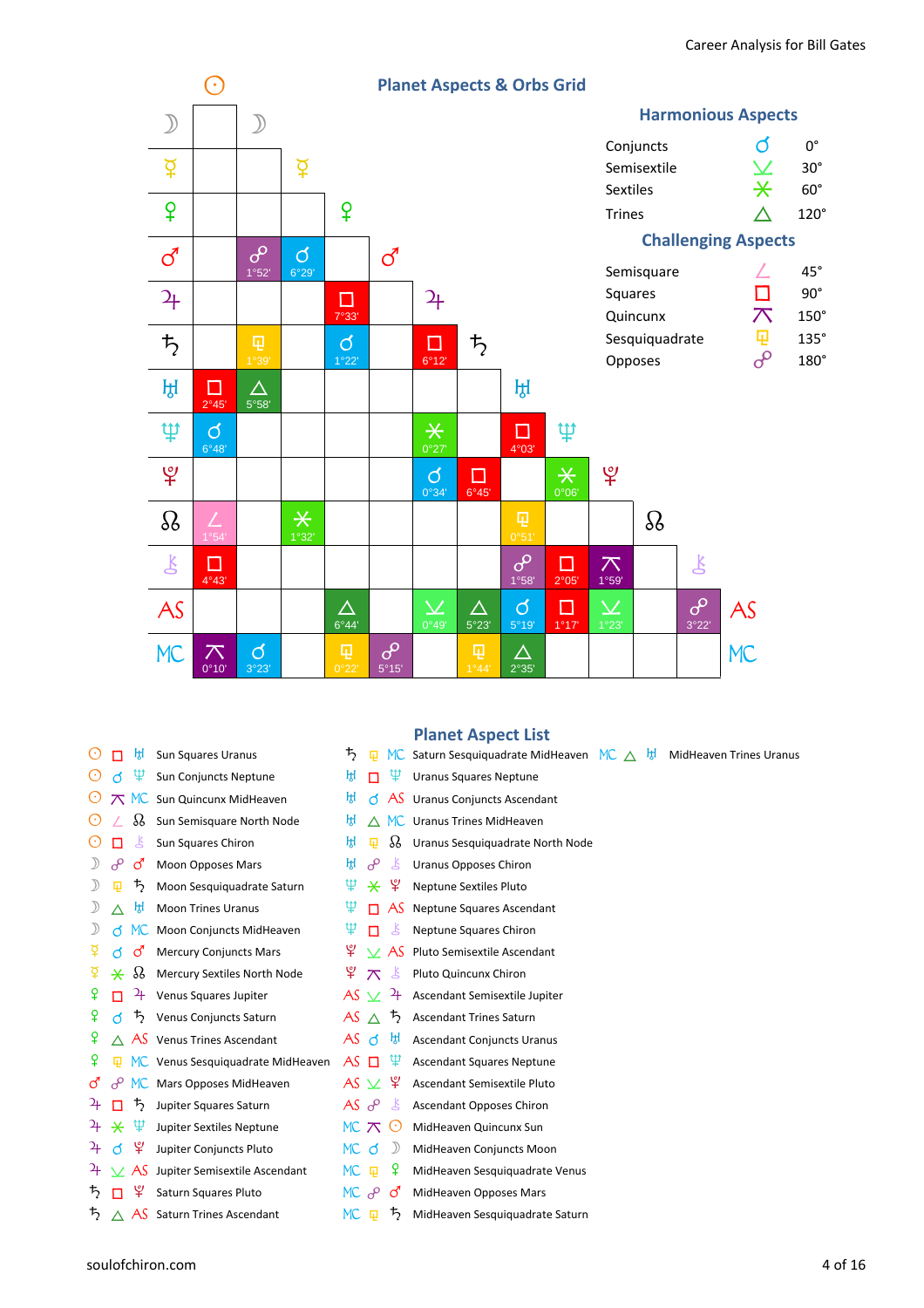# **Career Analysis**

Your Career Analysis will help you decide on your choice of career. There are three categories: Profession, Business & Ambitions - Employment & Work Skills - Earning Capacity & Financial Skill.

Each category has four sections in which both the positive and negative qualities of your career prospects are detailed. The contradictions that appear indicate how multifaceted your career prospects are. This complexity points to your uniqueness.

Your career potential and the career advice offered are not set in stone. When the analysis is positive; you need to apply effort and direction. When the analysis points to difficulties; guidance, direction and setting up boundaries will be important for you.

This analysis is suitable for anybody age sixteen onwards. How you achieve your career and professional ambitions, the jobs you undertake and the financial benefits you receive in the process are detailed in the three categories below and the sections that follow - read them carefully:

## Overall Outlook

How you behave, here we see how the attributes you possess influence your professional aspirations, working life and potential success; your general attitude towards your career.

## Profession, Business & Ambition

Your ambitions and aspirations that determine whether you wish to be a professional and the type of profession that is suitable for you is outlined; what will help you fulfil your ambitions and career aspirations, and your chances of success.

Profession & Business - the circumstances that shape your professional life

Professional Ambition - underlying ambition that drives your career

Professional Opportunities & Challenges - what helps or hinders your ambition

Professional Evaluation - summarises your chances of success

#### Employment & Work Skills

How you naturally spend your time and the hobbies that could lead to employment. Your job prospects and attitude to employment; how you spend your time while building a career is explored here.

Employment & Work - the circumstances that shape your employment

Work Skills - underlying skills that drive your work

Work Opportunities & Challenges - what helps or hinders your employment

Employment Evaluation - summarises your employment success

#### Earning Money & Financial Skill

Everyone likes to be well paid for their work and career efforts. Your ability to earn and accumulate personal wealth is discussed; how you can increase this wealth is indicated and any extravagances are pointed out.

 Earning Money - the circumstances that shape your earning money Financial Skills - underlying priorities that drives your earnings Income Opportunities & Challenges - what helps or hinders your earning capacity Income Evaluation - summarises your chances of earning well

# **Overall Outlook**

How you behave, here we see how the attributes you possess influence your professional aspirations, working life and potential success; your general attitude towards your career.

#### *Below Hemisphere Emphasis - Extroverted*

Professionally you fall into the subjective and domestic classification; you experience the business world from a very personal and subjective viewpoint. Career decisions are based on personal biases and unconscious influences; as opposed to an objective viewpoint. When you find a secure profession you then become successful through the businesses that support and help people. Business decisions are based on your gut reactions and feelings, not exactly a traditional business approach but it works for you.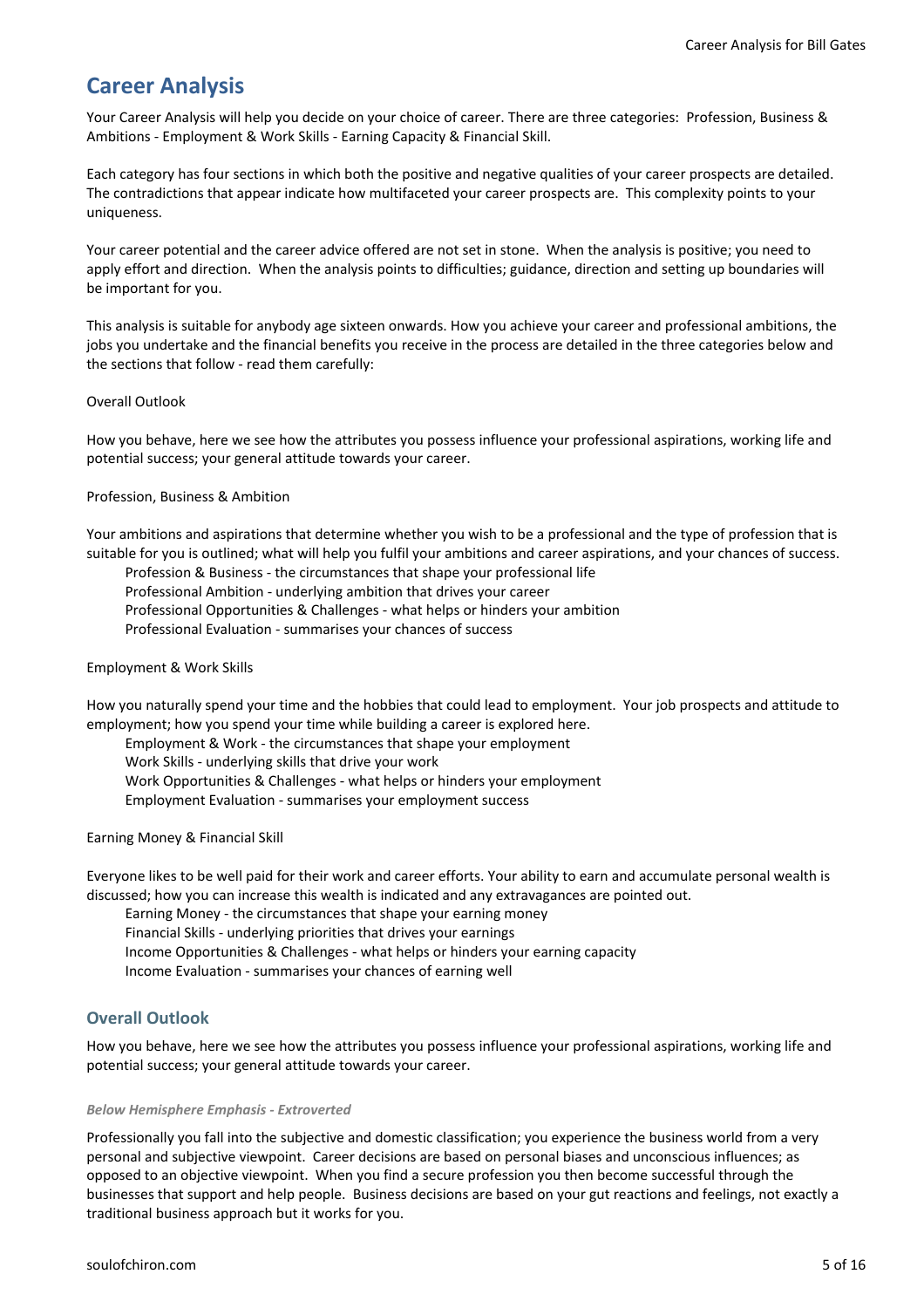Bill you are most comfortable working behind the scenes in a large corporation, where you feel anonymous and secure, safe in the corporate identity. You may feel peculiarly disorientated and confused when you are forced out of your professional comfort zone. Public presentations may be particularly nerve wracking, relax go with your feelings and you present well.

Leadership is expressed subtly, in the background; it is important that people and especially you understand this. Otherwise, you may continually try to project yourself into the business world and fail. To succeed in your career you need to develop social skills and emotional detachment. You easily dominate your work environment, but have difficulties outside the office with assertion.

#### *Introverted Feeling Type*

Professionally you are unsure about your planning abilities and academic qualifications. To communicate you use sensitivity. Bill you adapt to business through your feelings though in an unobtrusive way. This makes it difficult to understand you professionally since the saying "still waters run deep" applies to you. In your career and profession you take a high moral and ethical stand although this may not be expressed. You are aware of the problems created by multi-nationals unethical business practices and are often found in the background of some important social event.

You influence your work surroundings and set the standard not by saying anything, but by adopting a certain manner, forming the moral backbone of your business and social world. You are so correct, you positively influence others, but in a subtle way. Professionals are forced to be decent and proper in your company. You have that uncanny knack of making colleagues feel guilty, especially if you think they are doing something unethical.

You are interested in a lot of business ideas. While you sit quietly, your mind is deliberating. However when you try to plan, you become overwhelmed by too many facts and get lost in a mass of information. This does not bode well for business planning as you are sensitive to any criticism of your academic or intellectual ability. It is helpful if you scale down the detail of your professional ideas.

Learn to be simple, strong and lucid in your thinking at work. When you stray from simplicity you need more data and end up digging deeper, try to be more specific and stay focused on the topic at hand. All you need to do is see that each fact you quote, illustrates your professional ideas in a constructive way. Thus, your business ideas keep being reformulated and you stay in touch rather than being dictatorial and imposing your professional views on the business.

#### *Cardinal Disposition*

An opportunist in business, you are an entrepreneur, a "go getter" and self-starter. Loving action you always seem be caught up in professional "crisis situations", and become known for being a problem solver. You tirelessly throw yourself into projects with little regard for the consequences of your activities; or the impact you have on others. Professionally craving excitement and recognition, you are dependent on the "here and now" of any work situation. Since you are action oriented, ambitious and opportunistic, everything in your career is created by you to satisfy your ambition, need for action and excitement. Boredom at work is you enemy!

At your best you take constructive action, while at your worst you cause trouble in your career just for your amusement.

#### *Lack of Earth element*

Being impractical you may not understand fundamental basics principals of business, this is your need for capital, training, work skills and products to trade. These you may neglect. In other words you tend to be ungrounded and find it difficult with the practicalities of everyday business. As a result, you may often not see much physical result for your efforts. You easily loose stability and your footing in business and you may try to cover up for this lack by being too neat or exact.

# **Profession, Business & Ambition**

Your ambitions and aspirations that will determine whether you wish to be a professional and the type of profession or business that is suitable for you is outlined as well as what will help you accomplish your ambitions and career aspirations, and your chances of being successful.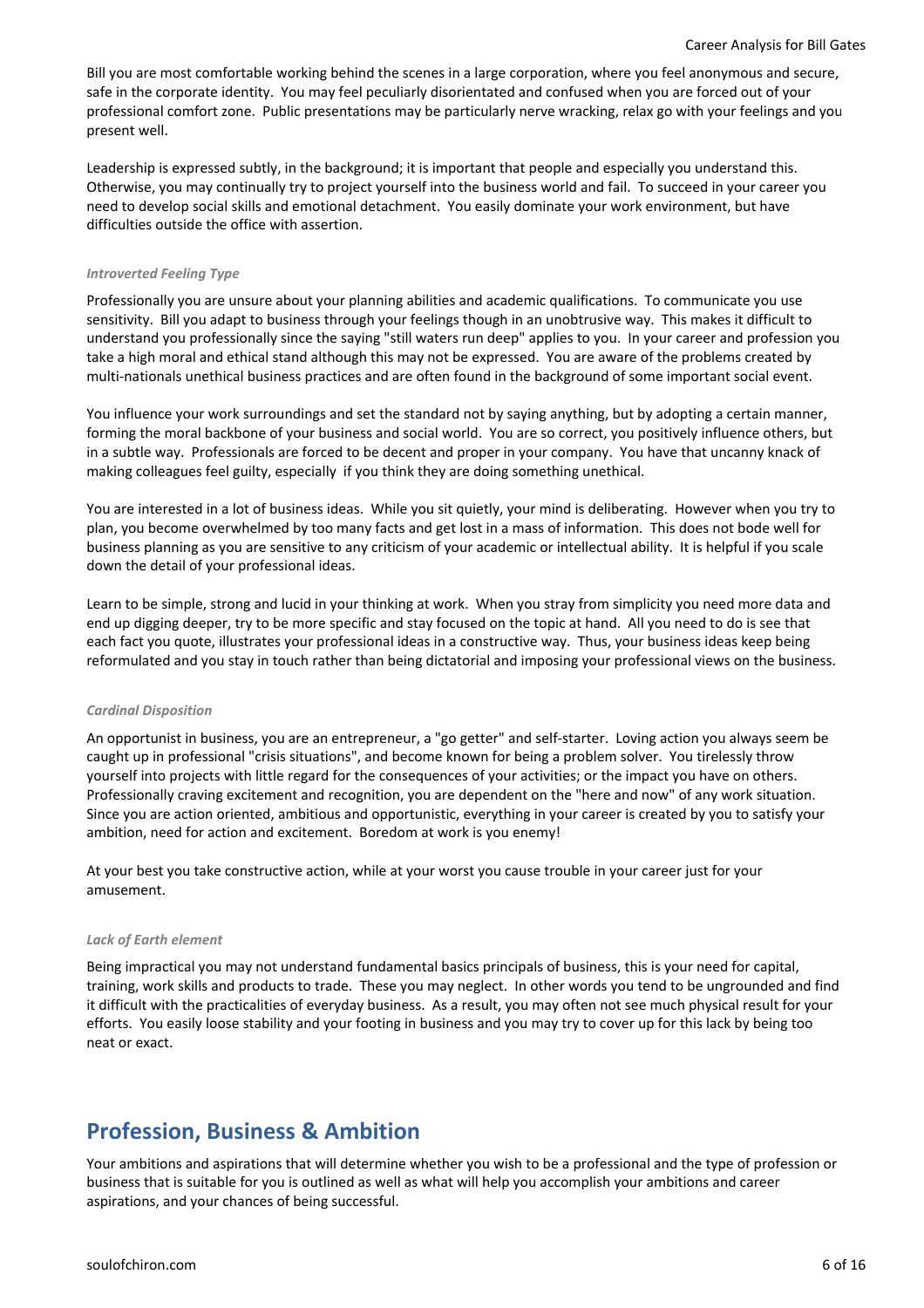# **Profession & Business**

The circumstances that determine your choice of profession and shape your desire to make something of yourself and have a prominent career - your ambition; or the conditions that force a career upon you and the subsequent public recognition; are described here. This is refined further by the sections that follow.

#### *Single focus in 10th House*

You should be fortunate and successful as long as you don't succumb to any problems. It is important that you pursue your ambition with single minded intent.

#### *Moon in 10th House or Conjunct Midheaven*

Success or lack of it affects you emotionally, from early on Bill you have been ambitious, you have a powerful craving to be at the top and publicly recognized, and will do almost anything to obtain that, ignoring other areas of your life. It's especially important that your mother recognizes you, and that women appreciate you. You assume that you're the best, and should be rewarded as a result; criticism is hard for you to take.

This creates an inflated ego, be mindful that you're very affected by what people think of you. Almost unconsciously you pursue your ambition, instinctively being in the right place or meeting the right people to advance your prospects. However, you may not have the endurance to maintain a place at the top without artificial props.

Your choice of career is influenced by your mother's ambitions for you. This career puts you in the public eye, a role you mostly enjoy. Therefore, you're suited to politics and any career that demands a public performance. You're a natural in business, although not as secure as it might be, any profession that involves caring, working with women, feeling, families, cooking and land is suitable for you. Your problem is that you're often driven by ego and that will undermine your credibility eventually, be humble.

#### *Comfortably placed Moon in 10th House or Conjunct Midheaven*

Emotionally secure in your profession and with good family contacts you find your career is rewarding; the dynamic here is well balanced, it is not all fortunate or problematic and you achieve a happy medium in your business life. There is always help when you need it or challenges when you become too arrogant and over confident.

# **Professional Ambition**

Everybody is born with a core ambition, whether that is for greatness and fame, or as a leader, or someone who wishes to serve society – forgoing recognition. Ambition connects you with society as other people share similar ambitions.

#### *Saturn in Scorpio*

Integrating the ambition for power and control into your personal goals is an intense and passionate experience. You're driven by the desire for ultimate control and authority which dominates your professional and social life. Bill you want to be the power behind the throne or the dictator. What a time you have with your peers, in a way they may be quite cruel with each other. You love the power plays and intensity that these bring, you need to learn to use that power; by sharing yourself and your resources you will find true power.

Therefore, working in the finance market where you make money for other people suits you. Accounting, tax, banking and high finance, futures -trading, stock-market, and insurance and superannuation portfolios attract you. On the human side nuclear medicine, surgery and psychotherapy satisfies your desire to get below the surface and heal having the power of life and death over others, the occult has the same attrition.

This gives a fascination with life and death. Undertaking can be a career, or investigating death as a detective, coroner, and pathologist. Simply a private investigator will do, you are good at finding out what people want and helping them achieve that. That makes consultancy work a viable career option. Professionally sex will feature a lot, and people's passionate feelings will interest you this makes you an ideal psychotherapist.

#### *Saturn in 5th House*

Your duty is to have fun and celebrate life, failure to do so means you will fall well short of your goals. Your desire to be famous and a star exert an influence over your choice of career. At heart you're an artist or actor loving to perform and be the focus of attention. Therefore, your vocation is to be a professional performer or entertainer. This gives you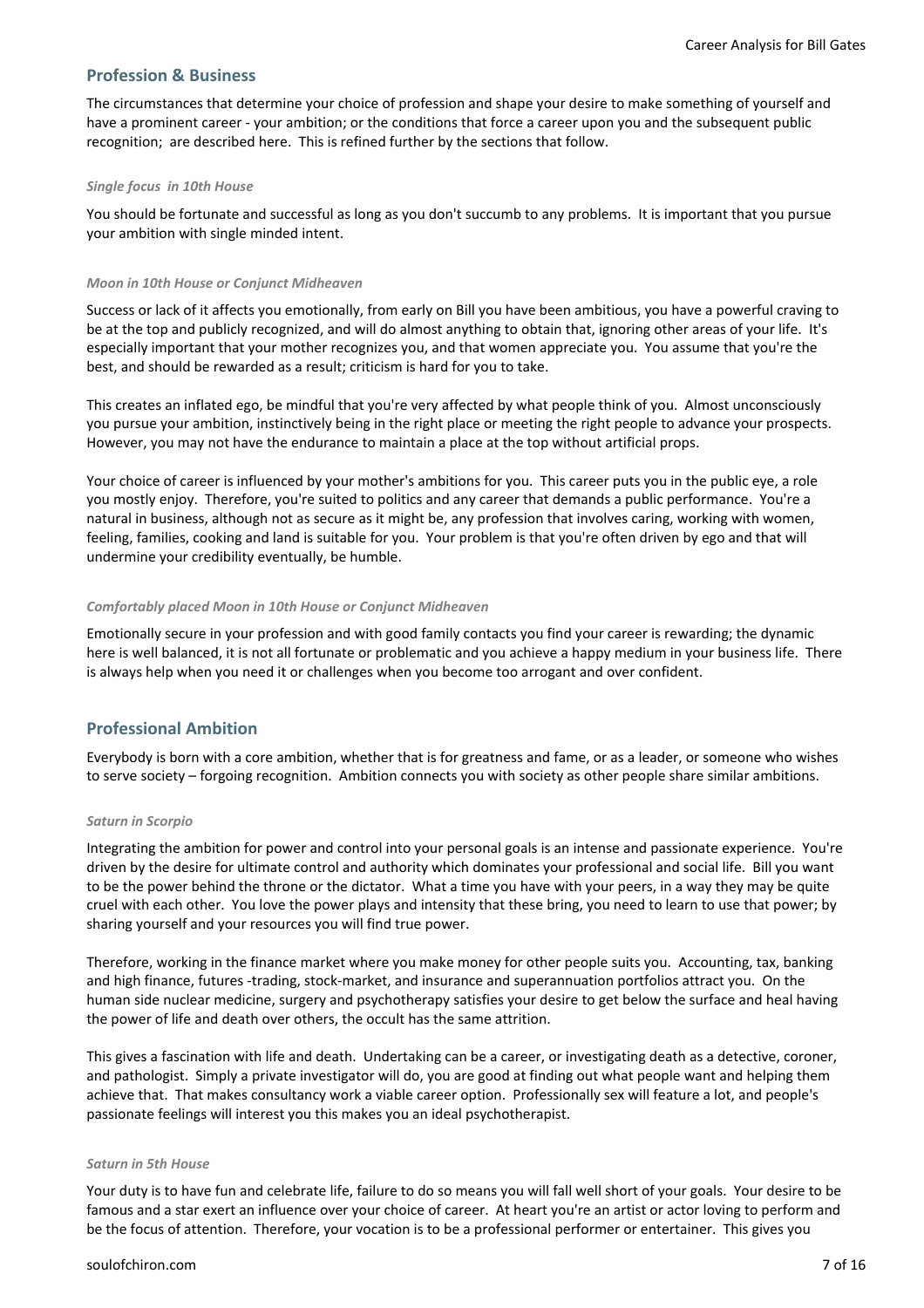several career paths - theatre, sports or working with children.

 Always a child at heart you lack the necessary management skills to be a business person. If you become famous you will need a manager. Learn to be creative and to follow your heart. Then your career naturally follows. You're keen to succeed in sports and could be a professional athlete. Your love of risk and tendency to chance your arm, point to a speculator or futures trader as a possible alternative career path. Maybe a professional gambler, at your worst you become a reckless gambler.

#### *Challenges to Saturn in 5th House*

Egotism or lack of professional confidence indicates that this can be a troublesome area of your business life. You encounter problems and as a result, may find it difficult to be successful in your career. You may become reckless and take ill-considered gambles. You have difficulty in accepting this and should pay attention to the advice you receive and develop routine, patience and a positive attitude.

# **Professional Opportunities & Challenges**

The qualities that help or hinder your business success are listed here. Previously your ambition was defined, now we look at the influences that alter and shape your ambition further, what knowledge you've accumulated that assists you Bill in achieving professionally and socially as well as any obstacles that may prevent this success. There will be contradictions showing how complex you are in professional and business matters. How the statements support or contradict each other indicate the type of experience you will have in your attempts to be successful.

#### *Obstacles with Jupiter Square Saturn*

Over-confidence can cause you problems professionally. In life you have to learn restraint otherwise you aim too high and suffer the consequences when you don't achieve all you set out to. You are either too confident or are rather negative about your abilities. It is important that you find a middle way, otherwise your self-assurance socially and professionally suffers, with the subsequent lack of faith in your ability to succeed becoming a problem.

You often appear so certain that you can do the job, but need to make sure you have the adequate skills or time to complete it. You simply don't know your limitations and need to learn these. Be realistic and develop the business, management and planning skills you need to succeed. Once you know these and can work with them, your confidence will grow. Then you can accomplish your potential as a manager. You are very ambitious.

#### *Obstacles with Saturn Square Pluto*

This may not necessarily affect you personally but simply apply to the generation you were born into, who generally has an intense desire for power and control, making them appear rather dictatorial and less easily accepted socially than they might be, undermining any ambitions. They may well destroy their own career and reputation by being overly ambitious and take improper steps to achieve their goals. They may be overly forceful when trying to achieve their ambitions.

#### *Stimulating circumstances with Venus Conjunct Saturn*

You're unsure of what price to put on your people skills and artistic talents and this can cause some frustration in your career. Professionally you tend to undervalue yourself and then don't feel appreciated for what you do. As a result you can develop a rather negative attitude toward work and your colleagues, which results in you isolating yourself from the very people who could help you achieve your ambition.

Learn to mix with others more and develop contacts that are useful to you, making sure you cultivate the right type of professional contact and avoid any that are clearly unsuitable. Otherwise you appear to others as just a social climber who lacks sincerity.

#### *Promising circumstances with Saturn Trine Ascendant*

The ideal professional, you know exactly what you want and that is to contribute to something that you find important. Significantly you are focused on achieving material success and distinction. You don't always have to make the final decisions. A menial job is unsatisfactory for you. You respond well to instructions and can pass them on. Working in a service industry is suitable. Because you are a consistent worker who is thorough and responsible you advance in your career. Your employers reward you for this consistency and your loyalty.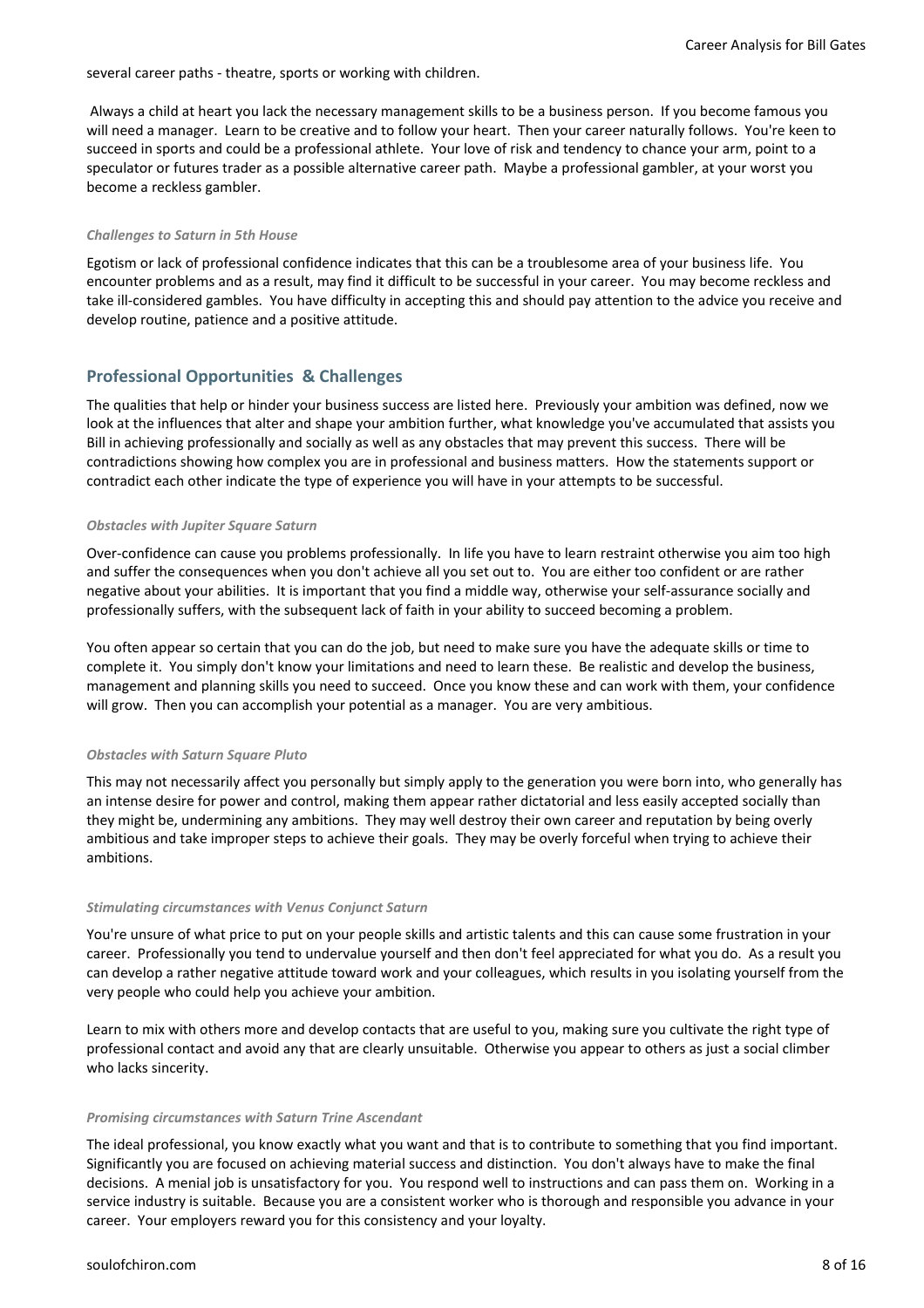# **Professional Evaluation**

The list above may have left you confused because of the contradictions they pose, here we will explain that. What sort of professional are you? The circumstances that shape your professional attitudes and business prospects have been described. Now, we see how fortunate this is for you; what aids and assists you with your career, indicating how you can make the most of your chances of being successful in business or a profession. This gives an evaluation of your core business skills and any problems you may encounter. Are you focused or distracted?

#### *Heavily Aspected Saturn*

Your 'Curriculum Vitae' is very impressive. Your choice of a career and developing one is a very complex and is powerfully influenced by your father, authority figures and the drive for success; being at the top of your profession is a paramount drive. Your ambitions are shaped by almost every area of your life they drive all your activities. This indicates a great deal of diversity and professional ability.

Therefore, everything you do is motivated by the desire to have a career, be an authority and respected socially. It is important then that you pay particular attention to this whole section on ambition; if you get this right all your other interests will be successful, get it wrong and you're in danger of feeling like a failure.

#### *Aspects to Saturn mostly challenging*

Bill you may have difficulty in achieving your ambitions because of obstacles that you meet along the way. However, this may be just the incentive you need for success. But if you're not careful you can easily develop a negative attitude, due to your lack of success and prefer not try rather than fail. Then you become your own worst enemy.

Therefore, it's necessary that you to learn how to be persistent, plan, be self-disciplined, realistic and deal with disappointment. Stay out of the blame game and be responsible for your actions. You need to be positive and avoid any negative mind-set that you might develop. Your relationship with your father has left you with an austere outlook of the world, seeking advice about this would be beneficial and help you to turn this attitude to your advantage.

# **Employment & Work Skills**

How you naturally spend your time and the hobbies that could lead to employment. Your job prospects and attitude to employment; how you spend your time while building a career is explored here.

# **Employment & Work**

Work is defined as how you spend your time. This can be the different tasks you are responsible for in your professional capacity, or a job that you do that serves or supports other professionals; in a hobby; or your daily routines and rituals; interestingly it could simply be focusing on your health (satisfactory employment and good routine creates good health). Some of us start their working life with an apprenticeship, before working their way up to being a master. We've just explored what it is like for you to be master (your profession). Now we look at the menial tasks you are destined to perform that support your professional calling and provide you with employment. What type of employee are you?

#### *No planets in 6th House*

Circumstances have left you free to choose your work; all indicators are that you're not driven by the need to work and help or to serve. You will most likely find your employment comes from one of your passions. Your personal aptitude for method and routine will dictate your employment. Other interests lead you to a job, the section "Work Skills" will give you a fuller description of your job.

#### *Sagittarius on Cusp of 6th House*

You find yourself spending your time pursuing hobbies or other interests. Therefore, employment and job satisfaction comes from the time you spend on other activities. You occupy yourself being relaxed and laid back; taking job opportunities when they come. You are always confident you will be ok, and take employment as it comes.

Your interest in travel, education, philosophy and religion will lead to employment and maybe a permanent job. For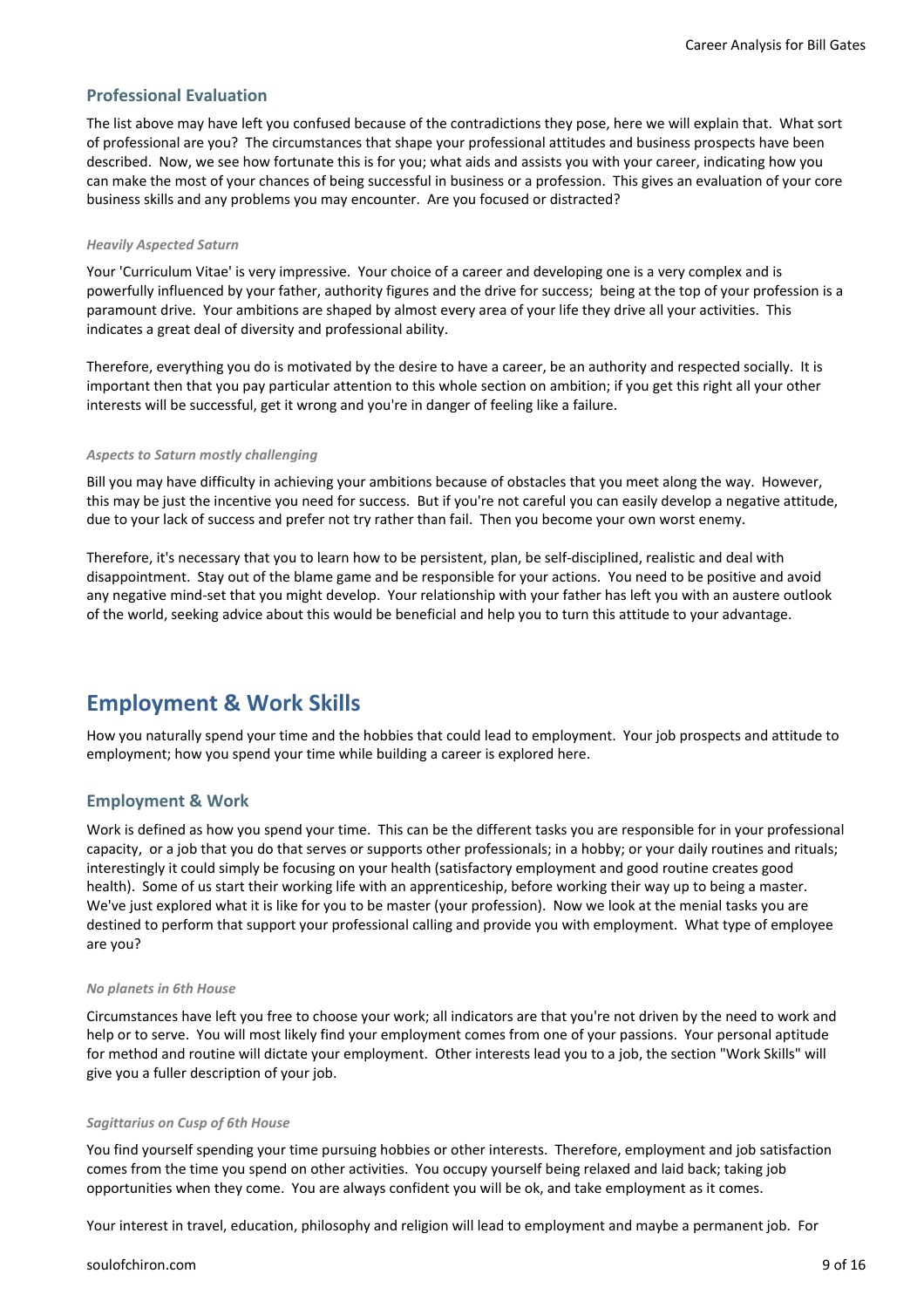you, working for a living is a journey of discovery and learning. Therefore, you need education or to educate others to increase your employment prospects. Law and publishing may also provide work for you.

# **Work Skills**

Your aptitude for following a methodical approach to a task and your ability to maintain a routine is outlined here. The employment you are best suited to and the details of further skill sets. Everybody spends there time somehow; some people idle it away; professionals spend it on tasks that meet their responsibilities; others spend their time going to work; others on a hobby that leads to employment; while others spend it serving others. Here we look at the specific way you spend your time and the work skill that you are born with.

#### *Mercury in Libra*

The sense of justice, relationships skills and eye for beauty equip you for work in areas where you show clients how to be happy and appreciate beauty, people, possessions and life. Therefore, your love of harmony and balance; general good taste and style; and skill in working with the public makes you a superb consultant. If your work has these qualities this is where you will apply yourself. You hate working in a dirty and unpleasant environment. Strangely you do like a routine and order, enjoying the regularity that a job brings to your life.

Your eye for form and beauty and your attention to detail makes you an excellent designer, clothes or interiors. There are occupations like personal shopper, that's you. Because you love to work at making people happy, you may find employment in the beauty industry, or arts and crafts. Your love of justice and fair play suits you to being a relationship advisor. Other areas you are suited to working in are with agriculture, fine food, budgeting and apparel. Spending hours in a clothing shop, dressing people is fun for you.

 Bill you are a great salesperson when it comes to making someone look attractive, dress well, decorate their home, etc. People like you and trust your decisions. Because you listen, you are a natural advisor with excellent taste.

#### *Mercury in 4th House or Conjunct Nadir*

Your personal approach is much more clear-cut, your attention to detail, methodical approach to work and ability to maintain a routine is achieved through your feelings, family and home life, your choice of work is also affected by them. Therefore you need to have a job that works with emotions and caring for people, or working with children and families - a social worker. You're very comfortable working, you need the regular routine that work brings Bill without work you feel pretty unsure of yourself. Therefore employment is a real need, you derive a great deal of security and comfort from a regular routine and a job.

Naturally you seek a job where you care for people and nurture them, this indicates a health worker, social welfare and early childhood development. An extension of this would be fostering children as you'll always work caring for people as your children. A cleanliness fanatic you're very particular about how you do things and fuss a lot. In finding the right sort of employment you have taken your lead from your mother.

Other fields that provide suitable employment are in a service industry with food, hotels, property maintenance, gardening and kitchen design. Your natural empathy and desire to help makes you a good therapist of some kind. You especially work well with women and the public.

#### *Comfortably placed Mercury in 4th House or Conjunct Nadir*

Because you pay attention to detail, are able to follow a routine and confident in your work skills, the dynamic here is well balanced, it is not all fortunate or problematic and you achieve a happy medium within your working life. There is always help when you need it or challenges when you become too arrogant and over confident.

# **Work Opportunities & Challenges**

What work skills do you possess that will help or hinder your employment prospects? These are listed here. We have defined your skills and now Bill we look how you use them in achieving employment and any obstacles that may prevent this. There are contradictions here, this is the complexity that is your everyday working life; it demonstrates how complex work is for you. How these statements support or contradict each other will show the type of worker you are.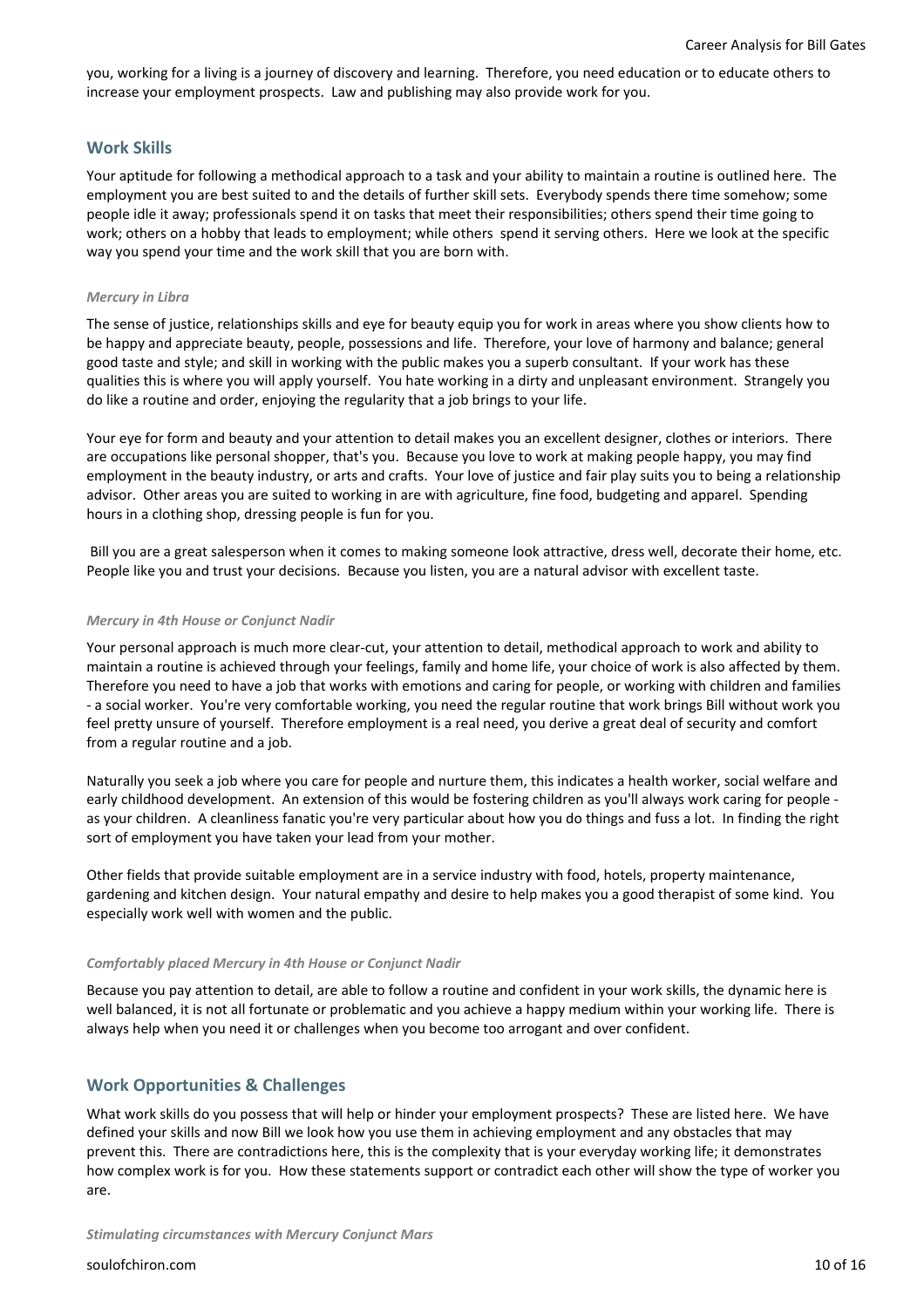Much of your energy is directed towards work, though your efforts do not always turn out as well as you would like. You need to pace yourself much better, you are energetic when you approach a task but may falter, being rather rash and over-enthusiastic at first and then running out of energy at the end.

Your mission is to learn to pace yourself when applying yourself to a task. You are either an energetic person who is highly motivated - or somebody who is troublesome and quarrels with your boss and colleagues. Your skills could be used in investigative work, as an investment analyst or in banking. Alternatively, if other skills suggest a more practical application, you could work in mechanical engineering.

# **Work Evaluation**

The list above may have left you confused because of the contradictions they pose, here we will explain that. What sort of worker are you? The circumstances that shape your work attitudes and employment prospects have been described. Now, we see how fortunate this is for you; what aids and assists you with employment, indicating how you can make the most of your chances of successful employment and wealth. This gives an evaluation of your core work skills and any problems you may encounter. Are you focused or distracted?

#### *Few aspects to Mercury*

Bill you have limited skills in your choice of work, you're likely to find employment in the area already described. You're a specialist with a singular skill that suits you to a niche market. Choosing the type of work that suits you is uncomplicated. There's no choice, you were destined to work with one skill only.

The advantage is you remain focused on your job with, no distractions; the disadvantage is that you're not adaptable when presented with different tasks or job changes. You need to increase your employment skills and experience to be more competitive.

There are two main areas of focus in your life work and the rest of your life, work is a distinctly separate experience and does not encroach on other activities or pastimes. At work the specialist ability you possess may mean that you lack experience and others skills. You need to develop your skill base to compliment the specialist ability you possess. You may need help from vocational training to define what those extra skills are, so you can maintain your competiveness in the work place.

Alternatively, you may be happy to just have an ordinary job, even not work at all; letting the other more skilled people do the complicated work. At your best you have specialist ability in the matters mentioned earlier.

#### *Aspects to Mercury both helpful and challenging*

The skills that help you find job satisfaction and any obstacles that frustrate you at work offset each other. This will probably lead to successful employment and job satisfaction. You have some good work skills and perform them well, making you an attractive employee; whilst at other times you're stressed and frustrated at work, not doing so well.

You're never complacent or overwhelmed by your work or any of your tasks, the stress gives you a dynamic edge, the desire to keep your skills current with the trends in your chose career.

This provides opportunities for rewarding employment and satisfaction of a job well done. Your employment prospects are continually improving because of this and as a result you can avoid the trap of being lazy. You're a desirable employee. You're able to recover quickly when work problems arise and you're realistic about your abilities.

# **Earning Money & Financial Skill**

Everyone likes to be well paid for their work and career efforts. Your ability to earn and accumulate personal wealth is discussed; how you can increase this wealth is indicated and any extravagances are pointed out.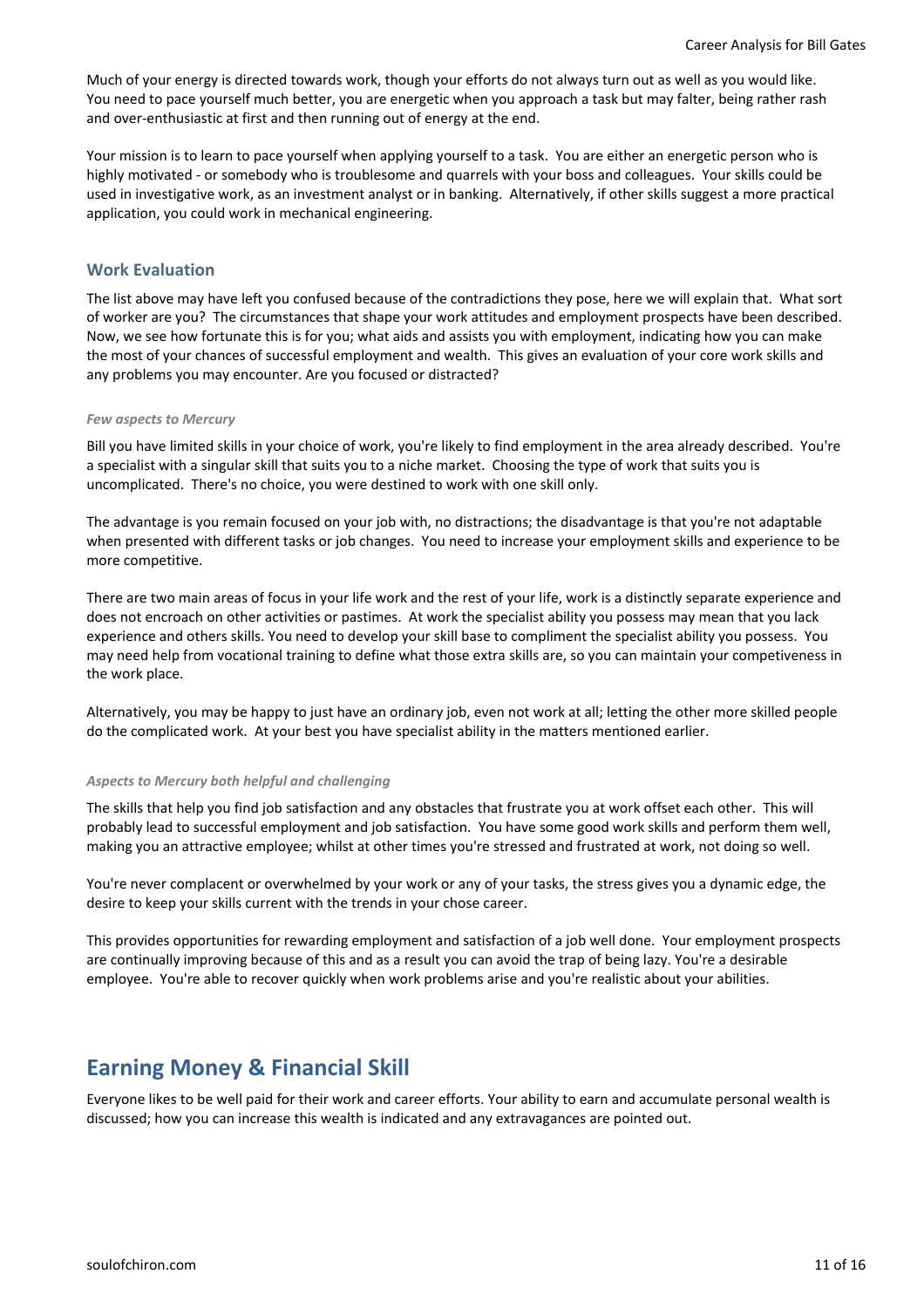# **Earning Money**

We all need money to live and we all earn money and spend it. This section looks at how you earn your living, what talents you have for handling wealth and what services you offer. What exactly people will pay you for. It also touches on what your values are and your priorities; someone with a clearly defined value system, that drives their priorities, will always have money and avoid wasteful spending. They will be happy. Failure to define your values and set your priorities leads to financial mismanagement, waste and unhappiness.

#### *More than one planet in 2nd house*

Identifying exactly how you will earn your money is complex as there are several indicators of what your talents are for earning and creating wealth. Generally it's a combination of what is presented here, even though there may conflicting statements. Therefore, you will need to pay particular attention to this section. It is as though you're driving a chariot with many horses and they may want to go in different directions; you need to keep them focused.

You're eager for wealth and have several talents to assist you achieving your desires. You're someone who needs to learn about money. The next section "Earning Skills" will show you where to make your money

# *Jupiter in 2nd House*

Bill you're lucky financially, you always seem to have enough money, although you may spend it just as fast. You're capable of earning a fortune but also of squandering it as well. Being rather lackadaisical about money, you can be somewhat careless and loose out with your money and have difficulty in not taking it seriously enough. Spending it when you have it and saving it when you do not.

You have expensive tastes and need plenty of money to finance your grand ideas and lavish life style. The talents you have for earning a living are in farming and land development. Other possible talents are teaching art and fashion in universities and publishing food and wine articles or leading appreciation classes at your local school. Tourism or a tour guide is also suitable as you value travel, freedom and education more than material wealth.

#### *Challenges to Jupiter in 2nd House*

Over confident and with unclear priorities you encounter problems earning a good salary and may find it difficult to be financially secure. You have difficulty in accepting this and should pay attention to the advice you receive and develop routine, patience and a positive attitude. You may lack consistency always changing your mind or direction, this causes complications with work, it's important that you concentrate on the task at hand.

#### *Pluto in 2nd House*

Secretive about money and how you come by it, you see money as power and will be obsessive about obtaining wealth, take care, as obsession can corrupt you, leading you to seek illegal ways to make money. There are no half measures with earning a living for you Bill. This is where you experience the power struggles in your life. At your best you can excel yourself and earn a good living while at your worst you resort to stealing or underhand means to get it. You need to learn the correct attitude towards wealth.

You can earn a living through big business, taxation, banking, high finance, nuclear medicine, surgery, consultancy and the sex industry are also suitable sources of income or political lobbying and industrial relations. Even recycling - you know that there's money in waste/rubbish. Your love of secrets equips you for earning an income through scientific or criminal investigation, pathologist or a coroner, and with an interest in death, to undertaking. You could be a real scrooge or a potential millionaire.

#### *Comfortably placed Pluto in 2nd House*

Powerful and intense about your ability to earn you're confident in you earning capacity the dynamic here is well balanced, it is not all fortunate or problematic and you achieve a happy medium in your financial circumstances. There is always help when you need it or challenges when you become too arrogant and over confident.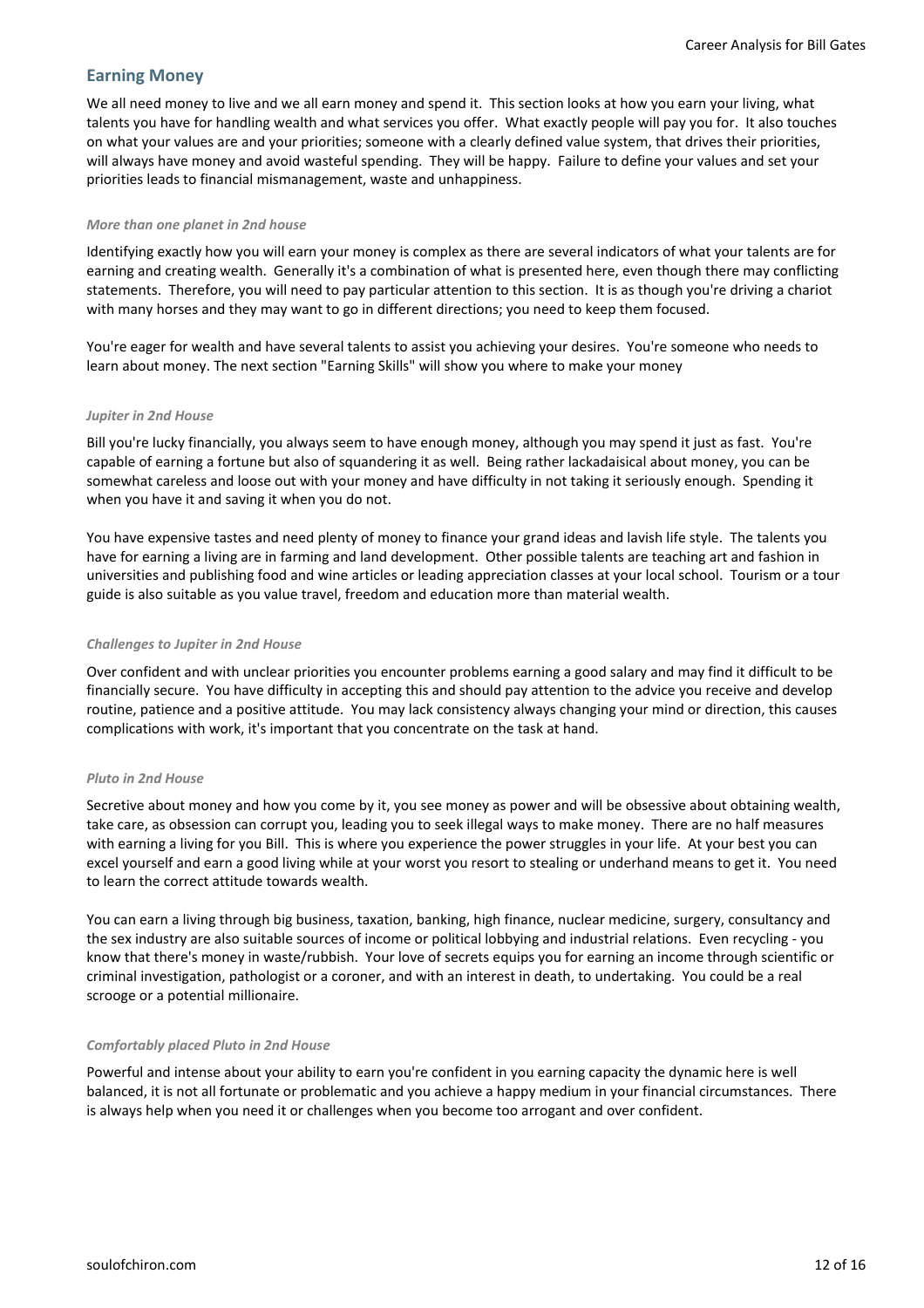# **Financial Skills**

The values that dictate your earning and spending are detailed here. The development of these values is the secret to personal wealth. Your particular taste and style is defined; taste in art, music, food, clothing and personal adornment, it is by nurturing these tastes you display a talent, a quality or service that people are attracted to and willing to pay for. These attributes signal the way you earn money.

#### *Venus in Scorpio*

Earning a living is approached with passion and intensity. Loving money with such a passion you are secretive about money and how you come by it. You see money as power and will be obsessive about obtaining wealth. Take care as your obsession can corrupt you, and you seek illegal ways to make money. There are no half measures with earning a living for you Bill. This is where you experience the power struggles in your life. At your best you can excel yourself and earn a good living while at your worst you resort to stealing or underhand means to get it. You need to learn the correct attitude towards wealth.

You can earn a living through big business, taxation, banking, high finance, nuclear medicine, surgery, consultancy and the sex industry, or political lobbying and industrial relations; all are suitable sources of income. Even recycling you know that there's money in rubbish. Your love of secrets equips you for earning a living through scientific or criminal investigation or criminal investigation, or as a pathologist, a coroner, or in undertaking.

You could be a real scrooge or a potential millionaire with the help of your partner. You are talented at investing capital and working the stock market. You have good consultancy skills and that should bring you wealth. You have a tendency to steal because of your obsession with money. Learn about money and how to earn it and invest it.

#### *Venus in 5th House*

Loving money you're confident Bill about being paid well for your talents. You like to play with money and become somewhat of a gambler or speculator to increase your wealth. So when you have fun you make money. Making money is where you're creative. You take great pride in a grand bank balance or financial portfolio, loving beautiful clothes accessories and possessions, your taste it quite flashy. Show business beckons and love of the theatre and drama indicate sources of income.

Being a talented artist, dancer and singer, the best sources of income for you is craft, art, the theatre, children and speculation. On a less exciting level banking may suffice.

#### *Challenges to Venus in 5th House*

Wanting to please others your lack of confidence with unclear priorities you encounter problems earning a good salary and may find it difficult to be financially secure. You have difficulty in accepting this and should pay attention to the advice you receive and develop routine, patience and a positive attitude. You may lack consistency always changing your mind or direction, this causes complications with work, it's important that you concentrate on the task at hand.

# **Income Opportunities & Challenges**

The values and priorities you have that help or hinder your accumulation of wealth. We have defined your values and now Bill we look at how you use them in achieving wealth and the obstacles you encounter that may prevent this. There are contradictions here, this is the complexity that is your financial world; it demonstrates how complex earning money is for you. How these statements support or contradict each other will indicate the degree to which your finances fluctuate.

#### *Obstacles with Venus Square Jupiter*

You have no problem earning money, but seem to waste it when you get it, or you overspend. You have expensive taste and never have the money to satisfy your life style and you entice other people into helping you out. But if you do not learn some restraint you'll always be asking people to loan you money, and always be in debt.

#### *Stimulating circumstances with Venus Conjunct Saturn*

Learn to lighten up financially. This is a sensitive area of your life, you are either too reluctant to spend your money or do not manage your finances as well as you could and may as a result develop a poverty mentality. You feel there is never enough funding, that you are under resourced.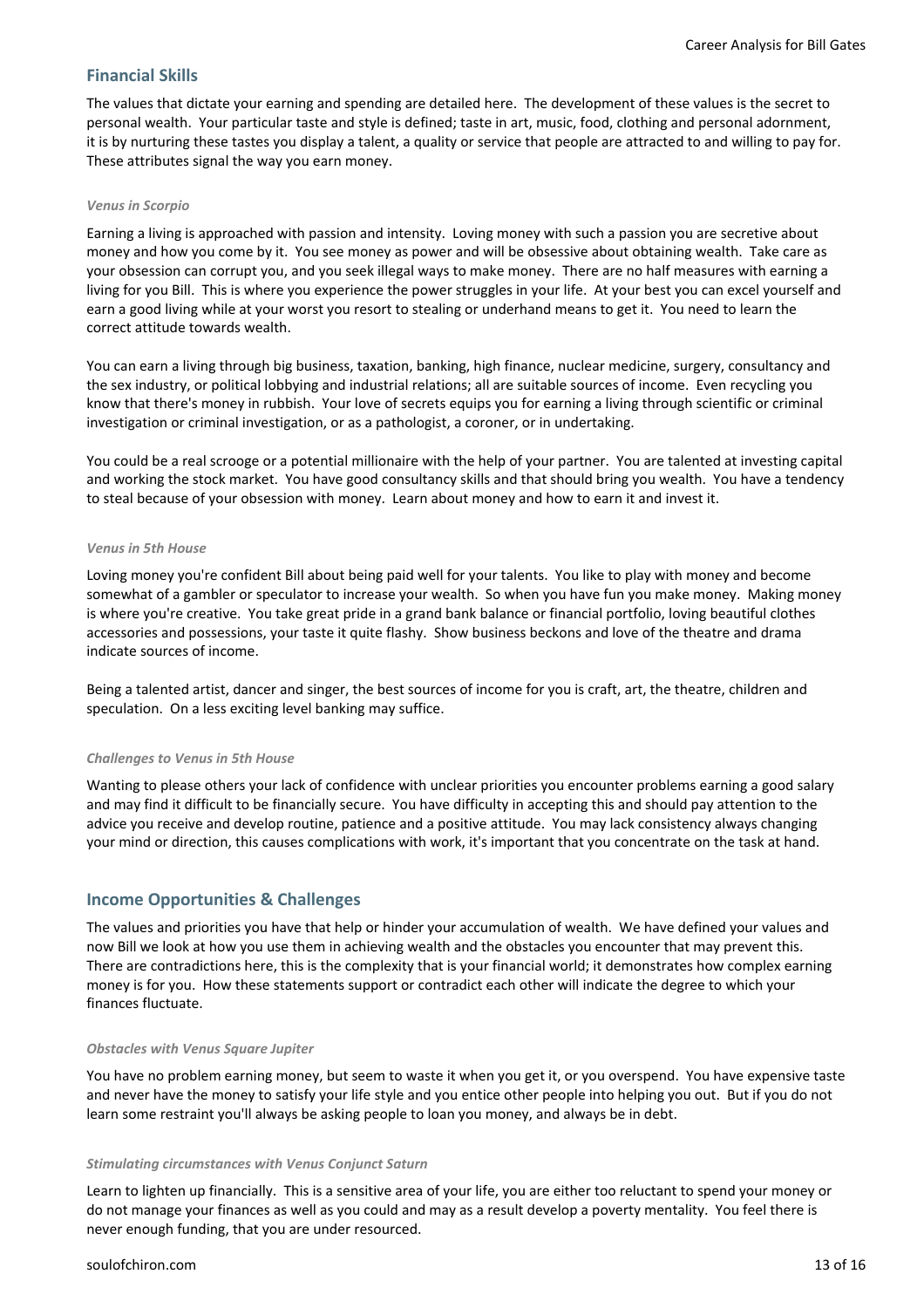When you feel this way is when you become penny-pinching and possessive. On the other hand you can waste what's given to you, believing your parents should provide for you. You need to learn budgeting and money management. It is your father's attitudes towards money that affects you. To prosper you need to learn to value yourself, to do that identify what it is most important to you.

#### *Promising circumstances with Venus Trine Ascendant*

You manage money well and always seem to get enough when you need it. You do not waste it nor do you deprive yourself, you are very good at budgeting.

#### **Income Evaluation**

The list above may have left you confused because of the contradictions they pose, here we will explain that. Will you be rich or will you be a spend thrift? Your ability to earn money has been described, now we see how fortunate this will be for you; what aids and assists you with your earning money and increasing your wealth, indicating how you can make the most of your chances of being financially secure. An evaluation of your core financial priorities and any problems you may encounter. Do you have the ability to put your priorities into practice or do you compromise them?

#### *Four or more aspects to Venus*

Your talent for earning a living and increasing your wealth is impressive. Earning a living and accumulating money is a complex area of your life and is influenced by your taste and style and love of beautiful things, your developed aesthetic taste. Your desire to earn and be rich is driven by almost every interest you have; your financial situation impacts all your activities.

Be aware that money could be a dominant driving force and you do everything you can just to be rich, then be seen as overly materialistic, missing out on other pleasures of life. A lot of what you do is motivated by the desire for wealth and to live in a beautiful world.

It is important that you pay particular attention to this whole section on wealth and acquiring money; if you get this right your other interests will benefit, get it wrong and you're in danger of being poor because you're too grasping and have confused priorities. You like people and the good things of life, you're expensive. Refining your taste improves your financial situation.

#### *Venus predominantly challenging aspects*

Bill you have had difficulty with money from an early age. These difficulties arise because you want wealth and the good things, but have no idea of the value of money and how to use it wisely. Feeling there's never enough for you or you're far too impatient to save for something you want. This frustrates you and you waste what you have saved. This keeps you from acquiring money. All you want is to have enough money to satisfy your expensive tastes.

You may do whatever you can to get that money, as a result you compromise or put at risk other interests. You need to learn to save money and to work for it, and to value what you have. Otherwise you could become a greedy, jealous and possessive individual. To increase your wealth, define what you value in life and find worthwhile then make these activities a priority, wealth is bound to follow.

**End**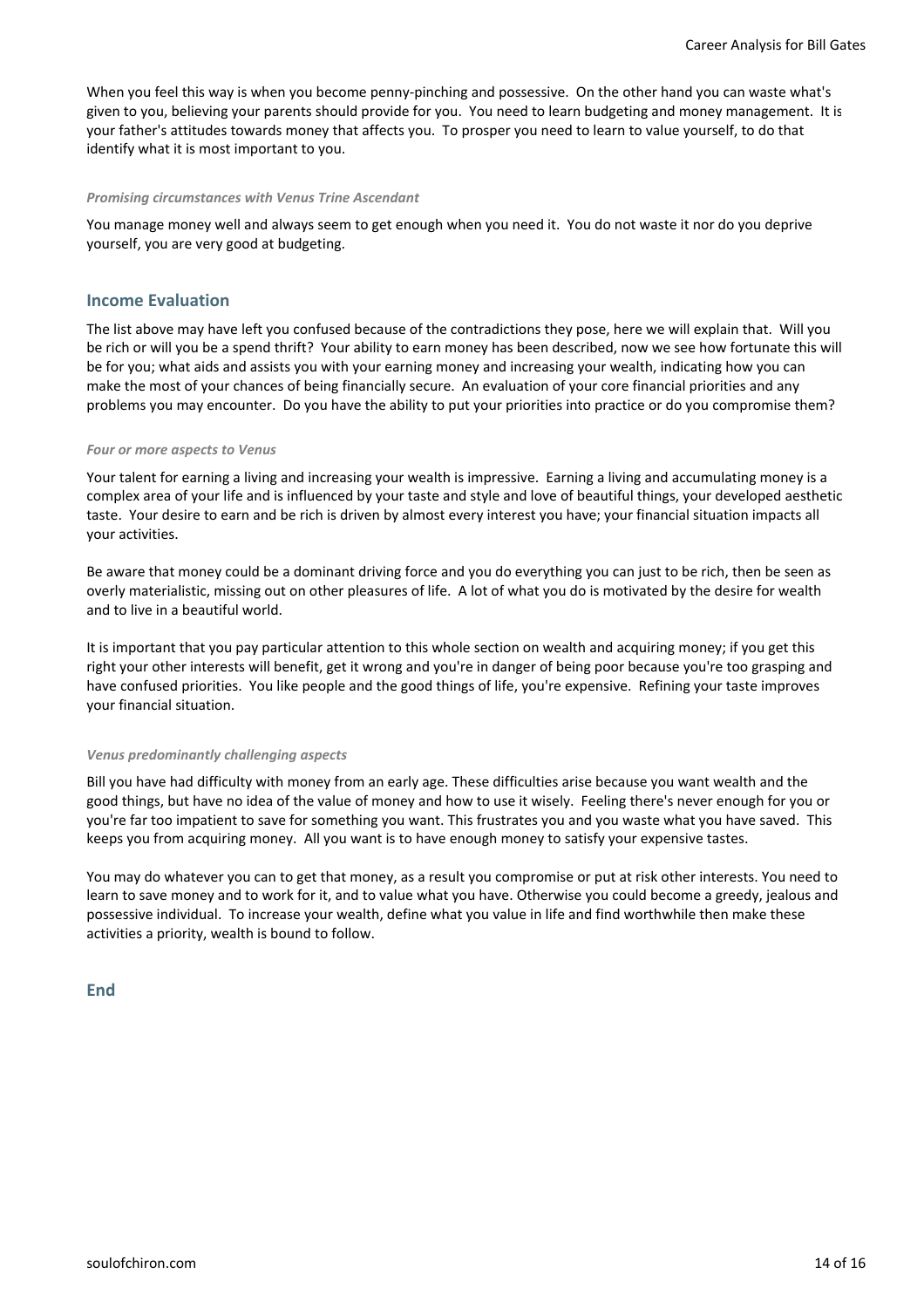# **MORE PERSONAL ASTROLOGY READINGS**

# **RELATIONSHIPS**

## **SOUL MATES**

How to improve your relationship! - Identifies the positive qualities you share in order to achieve more happiness together.

#### **STAR LOVERS**

Secrets of a better relationship - How you feel about each other, the way to make a success of being together.

## **RELATIONSHIP SUCCESS**

How you behave towards each other - What you need to know and understand about how you attract your partner and keep them.

## **RELATIONSHIP REALITY**

The connection you have created together - Find out the reality of becoming a couple as you grow into a long term relationship.

#### **INTIMATE LOVERS**

Improve your love-making styles - Gain confidence in your ability to improve your love-making - creating special moments of pleasure together.

# **PROFILES**

## **CAREER ANALYSIS**

Upcoming goals and objectives - Qualities that influence your professional working life and potential success.

#### **CHILD REPORT**

Gaining confidence for the future! Understand and track development of talent in a self-assured way.

#### **LIFE DESTINY**

Reaching full potential - How you instinctively behave and react to important situations. Understand and track development of talent in a self-assured way.

#### **PERSONAL OUTLOOK**

All about attitude and commitment - Gain a deeper understanding of motivations, challenges and strengths.

#### **SOUL PROFILE**

Revealing life's purpose - Single-mindedness, desire, talent, sensitivity and future possibilities.

# **FORECASTS**

# **LIFE FORECAST**

Monthly interpretations describe your personal thoughts, feelings and desires. Long-term interpretations indicate important life changing events.

#### **RELATIONSHIP FORECAST**

Discover when you are most likely to find love, if a relationship will stand the test of time or an existing relationship can deepen, be strengthened or revived.

#### **FORECASTER**